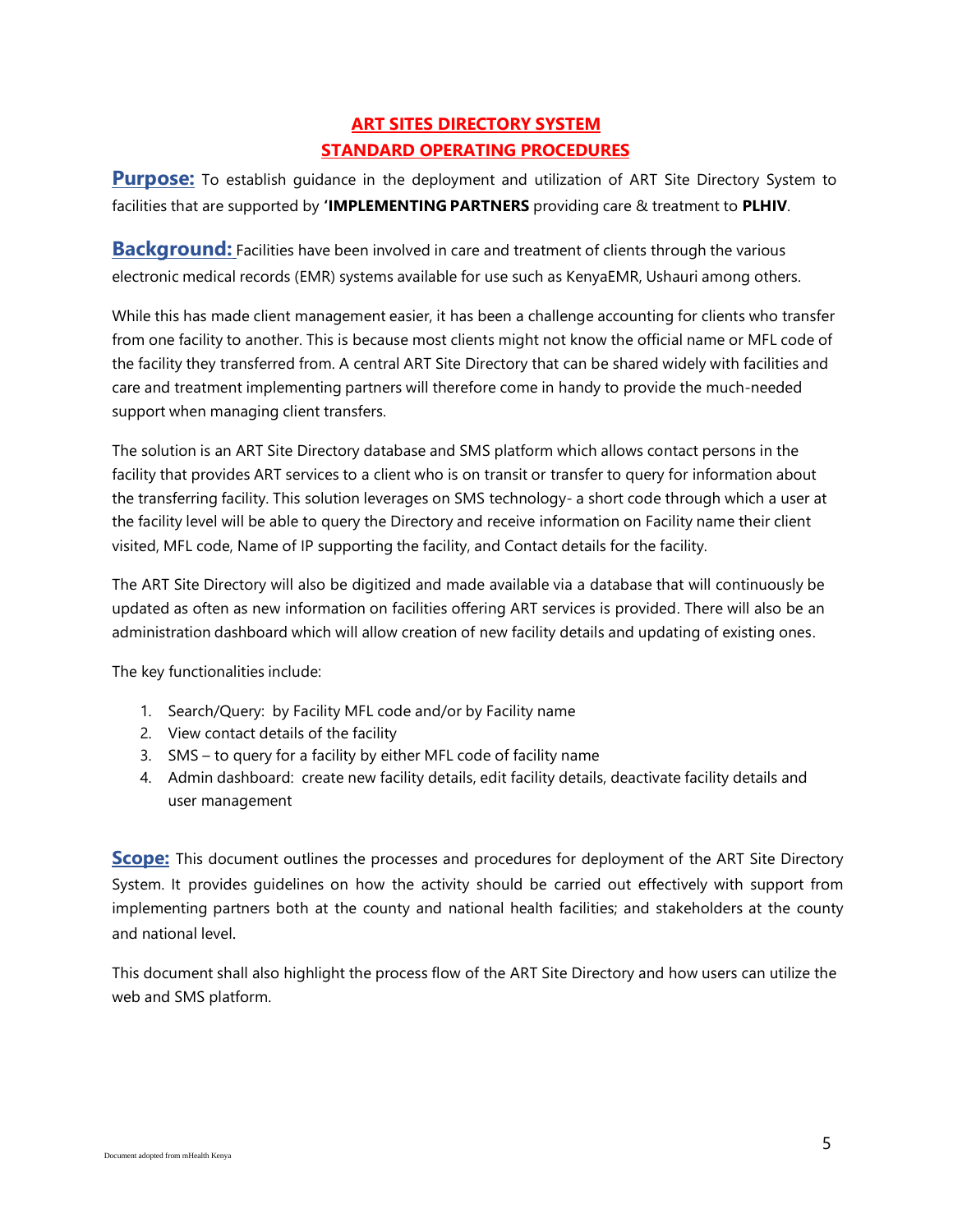# **Support & Points of Contact**

## **Solution Partner:**

- 1. Palladium Kenya will be responsible for providing support on the technology with the points of Contacts indicated below:
	- a) The following contacts will help with the Implementation level issues with the system:

| <b>Troubleshooting, Maintenance and Support</b> |
|-------------------------------------------------|
| <b>Service Desk:</b>                            |
| Phone: 0800 722 440                             |
| Email: help@palladiumgroup.on.spiceworks.com    |

b) The following persons can help at the Adoption level/Partner level of the system:

| Troubleshooting, Maintenance and   Project Support<br>Support |                  | <b>Operation Support</b> |
|---------------------------------------------------------------|------------------|--------------------------|
| Facility Admins and Partner ICT team                          | Partner ICT team | Partner ICT team         |

The Following will be the **SELECTION CRITERIA** to be met by any **FACILITY** under a **PARTNER** before the **ART Site Directory System** can be deployed to the said **FACILITY**:

|                   | <b>Facility Level</b>                                                                                             |                 | <b>Operability Level</b>                                                                                                                                          |
|-------------------|-------------------------------------------------------------------------------------------------------------------|-----------------|-------------------------------------------------------------------------------------------------------------------------------------------------------------------|
|                   | The Facility should at least:                                                                                     |                 | The Facility should at least have/be:                                                                                                                             |
| $\mathbf{v}$      | Exists in the Master Facility Listing<br><b>MFL</b>                                                               | ¥.              | An active facility that offers care and treatment of<br><b>PLHIV</b>                                                                                              |
| $\epsilon$        | Needs to be added into the ART<br>Site Directory                                                                  | ¥.              | Eacility details, implementing partner and contact<br>details ready                                                                                               |
| $\mathbf{v}$      | Need to manage transfer-in clients                                                                                | $\epsilon$<br>¥ | A staff with IT knowledge to act as an<br>administrator for the web tool.<br>Skilled staff to utilize the SMS application to<br>query for details from the system |
| $\mathbf{v}$<br>¥ | Have internet connectivity- to<br>access web platform (is optional)<br>A mobile phone with the SMS<br>application | v<br>v          | A facility computer or tablet<br>Facility line for access of the system via SMS                                                                                   |

The **ABOVE** stated selections criteria **MUST** be met without fail before any consideration of utility of the ART Site Directory System to the requesting facilities are considered.

| Troubleshooting, Maintenance and   Project Support     | <b>Operation Support</b> |  |
|--------------------------------------------------------|--------------------------|--|
| <b>Support</b>                                         |                          |  |
| Sub-county Admins and Sub-county   Sub-county ICT team | Sub-county ICT team      |  |
| ICT team                                               | Solution partner         |  |
|                                                        |                          |  |

### c) The following persons shall help at the Sub-county level of the system: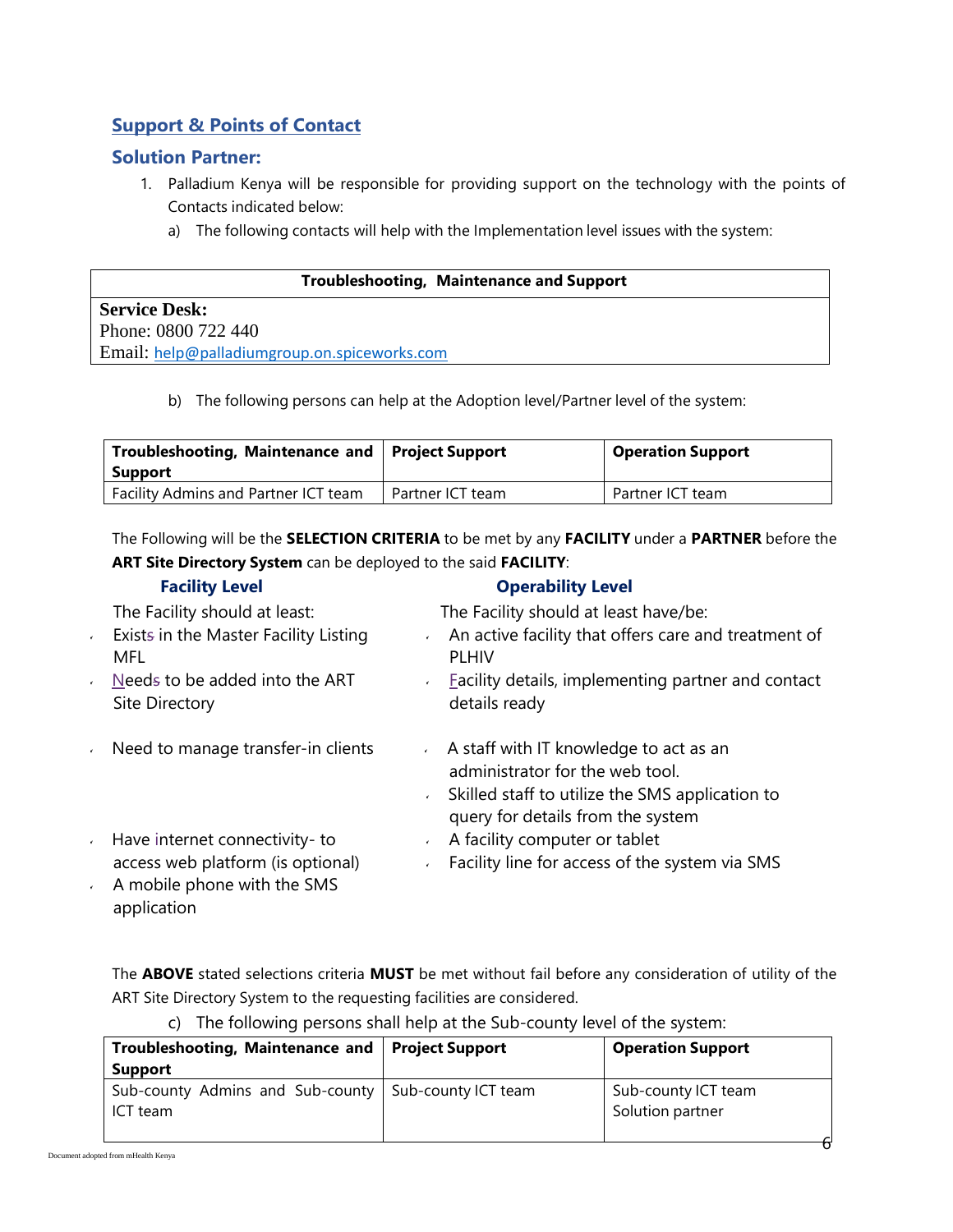- 2. The ART Site Directory shall be updated as often as possible by the users that have the rights to perform the following roles:
	- a. Add or update facility details
	- b. Add or update user details
	- c. Remove or deactivate facilities and users

### **Support Request Process**

The following support chart flow shall be adhered to whenever a there's a system failure at:



**Please see the points of contacts in regards to the issues you might be experiencing.**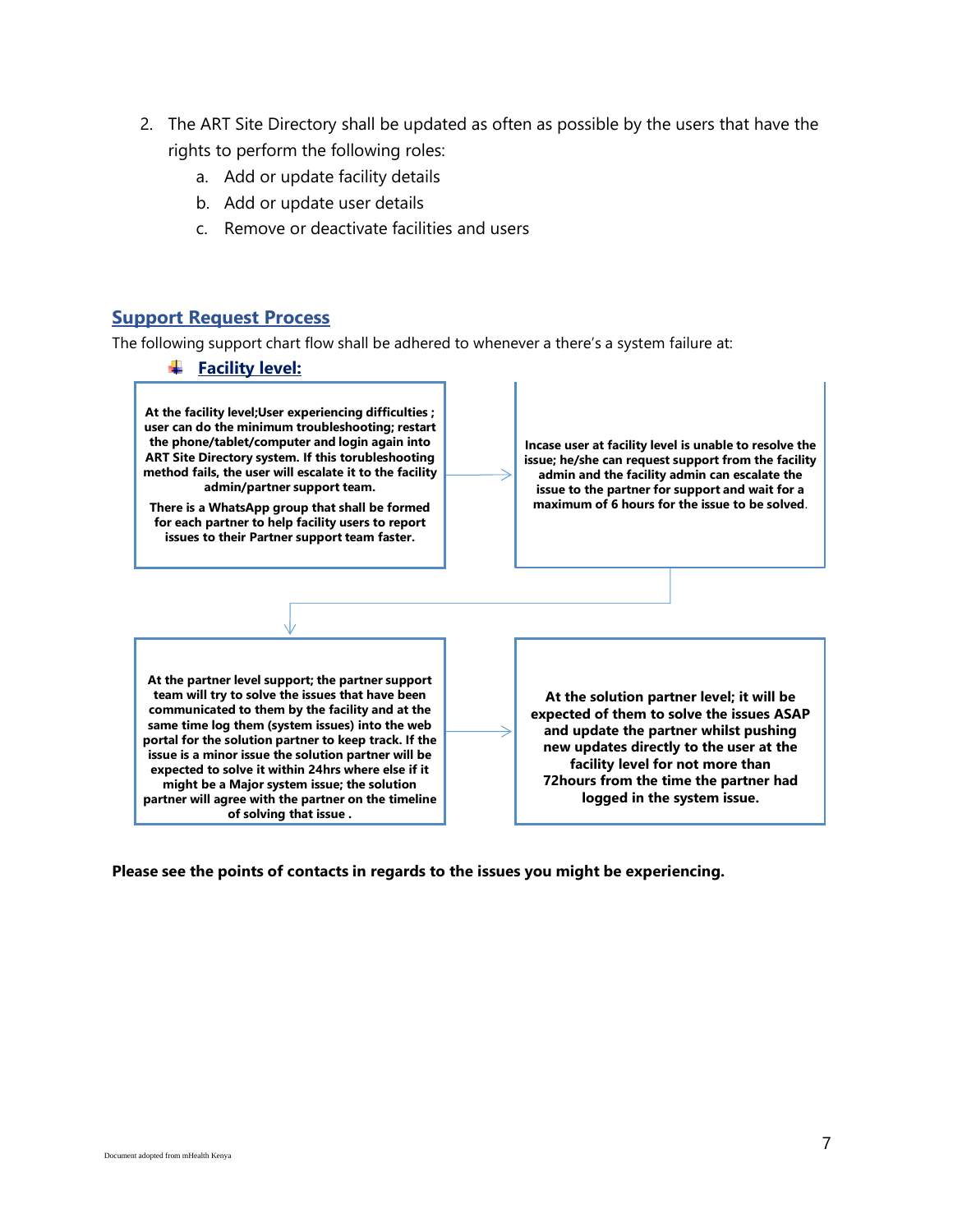### **National and County Level**



**Please see the points of contacts in regards to the issues you might be experiencing.**



## **How to use the ART Site Directory System**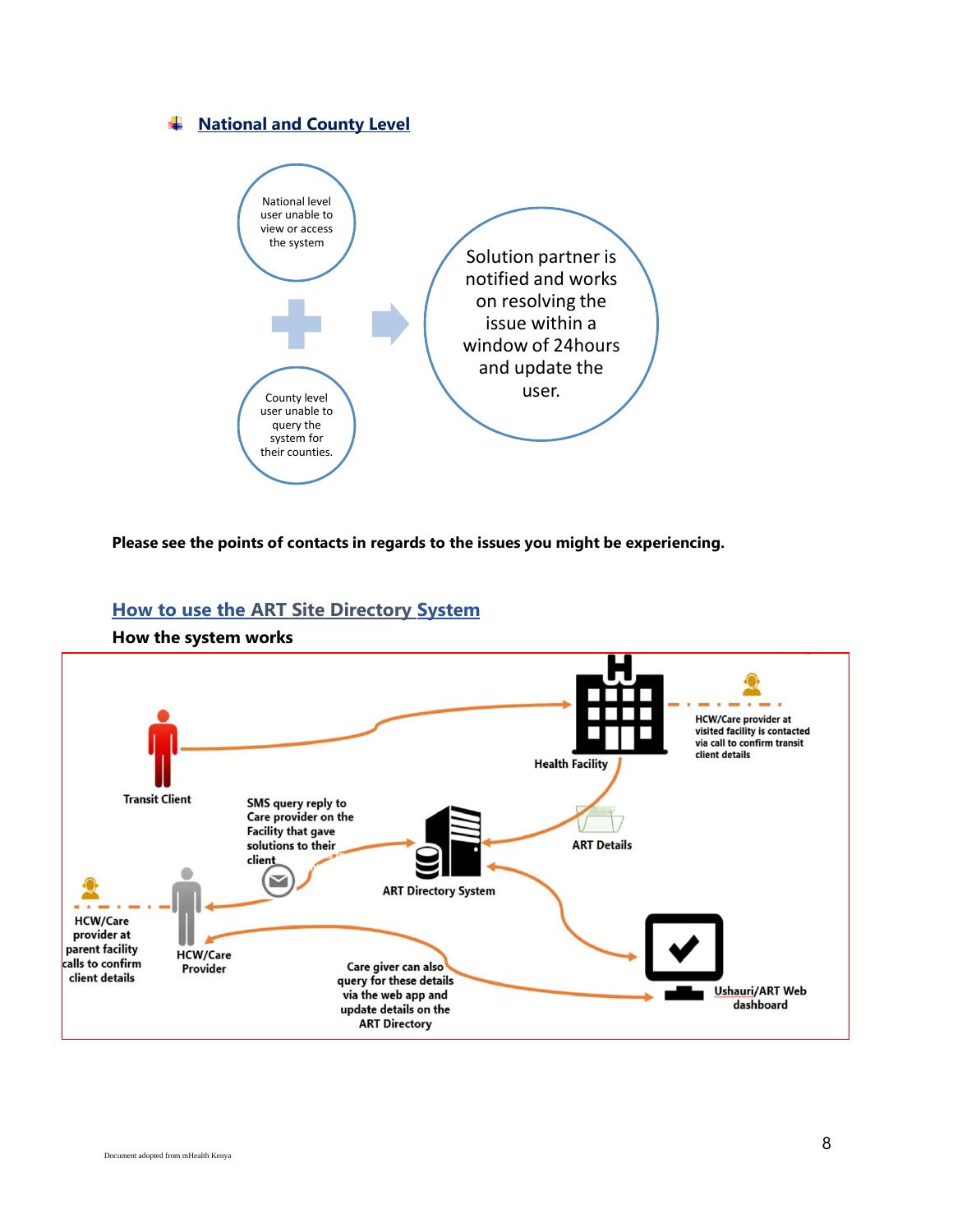## **Search for a Facility Using the SMS**

Users can use the SMS function to search for a facility and get the details. Follow the process below:

- $\checkmark$  Access your phone messaging application
- $\checkmark$  Type 40149 on the send to part
- $\checkmark$  Type the following check/facility name/county name as shown on figure (a) below

NB: Once they have the details of the facility such as MFL code, the user can now use the MFL code to search for additional facility details such as contacts of the said facility

 $\checkmark$  The user can also search for a facility by sending the MFL code of the facility to 40149 as shown on figure (b) below

The system should respond by sending details of the facility being searched for as shown in the images below.





Figure a Figure b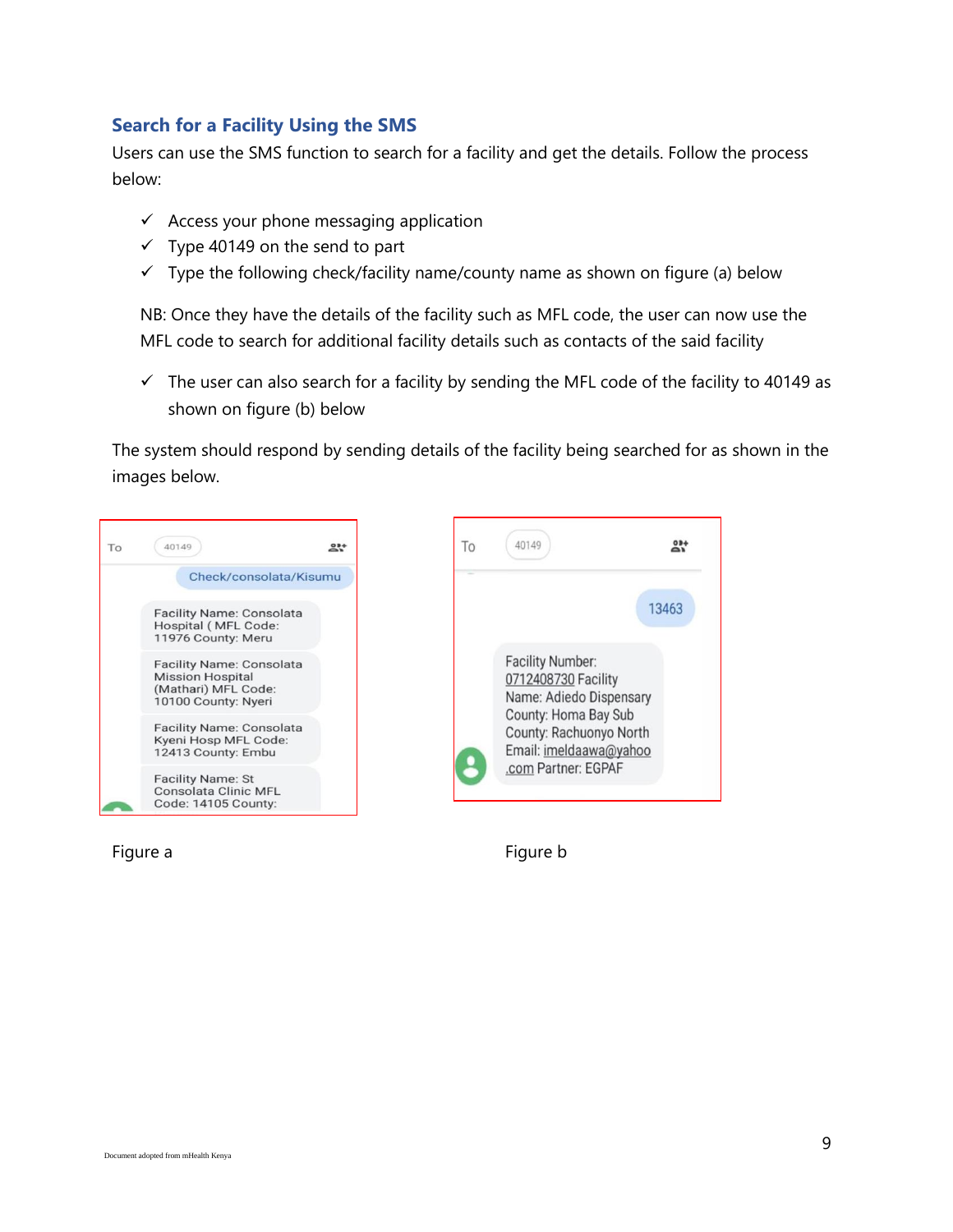## **Web Application and Dashboard**

### **To Access the Web App system**

Access the ART Site Directory system can either via SMS or Web Application. To access the web application, follow the process below:

- ✓ Input the following url on the browser<https://artdirectory.mhealthkenya.co.ke/>
- ✓ Input correct *username* and *password* and click *sign in*

| artdirectory.mhealthkenya.co.ke/login |                                       |
|---------------------------------------|---------------------------------------|
| $\mathbf{E}$                          |                                       |
|                                       |                                       |
|                                       |                                       |
|                                       |                                       |
|                                       | Login                                 |
|                                       |                                       |
|                                       | $\equiv \sum_{\text{Email/Phone No}}$ |
|                                       | ⊕                                     |
|                                       | Password                              |
|                                       | Remember Me Forgot Your Password?     |
|                                       | <b>SIGN IN</b>                        |
|                                       |                                       |

### **Dashboard**

This shows the various data according to the user logged in. The dashboard allows viewing of the various menu options and the summaries of total No. of facilities, incoming messages and outgoing messages.

| $\leftarrow$ $\rightarrow$ C | artdirectory.mhealthkenya.co.ke             |                              |                    |                      |                          |                  |                        |
|------------------------------|---------------------------------------------|------------------------------|--------------------|----------------------|--------------------------|------------------|------------------------|
| AD                           | <b>ART DIRECTORY</b>                        | Dashboard                    |                    |                      |                          |                  |                        |
|                              | <b>Super Admin</b><br>٠<br>SUPER ADMIN      | ۰                            | Facilities<br>3006 | 曰                    | Incoming Messages<br>465 | □                | Outgoing Messages<br>0 |
| 灩                            | Dashboard                                   | <b>E View All Facilities</b> |                    | Im View All Incoming |                          | Im View Outgoing |                        |
| о                            | Facilities                                  |                              |                    |                      |                          |                  |                        |
| 目                            | <b>Incoming Messages</b>                    |                              |                    |                      |                          |                  |                        |
| Ω<br>≞                       | <b>Outgoing Messages</b><br>User Management |                              |                    |                      |                          |                  |                        |

## **Facility Management**

**View Facilities:** A user can view his/her facilities by clicking on the View Facilities link on the Facilities tab on the left-hand menu bar as shown in the next page.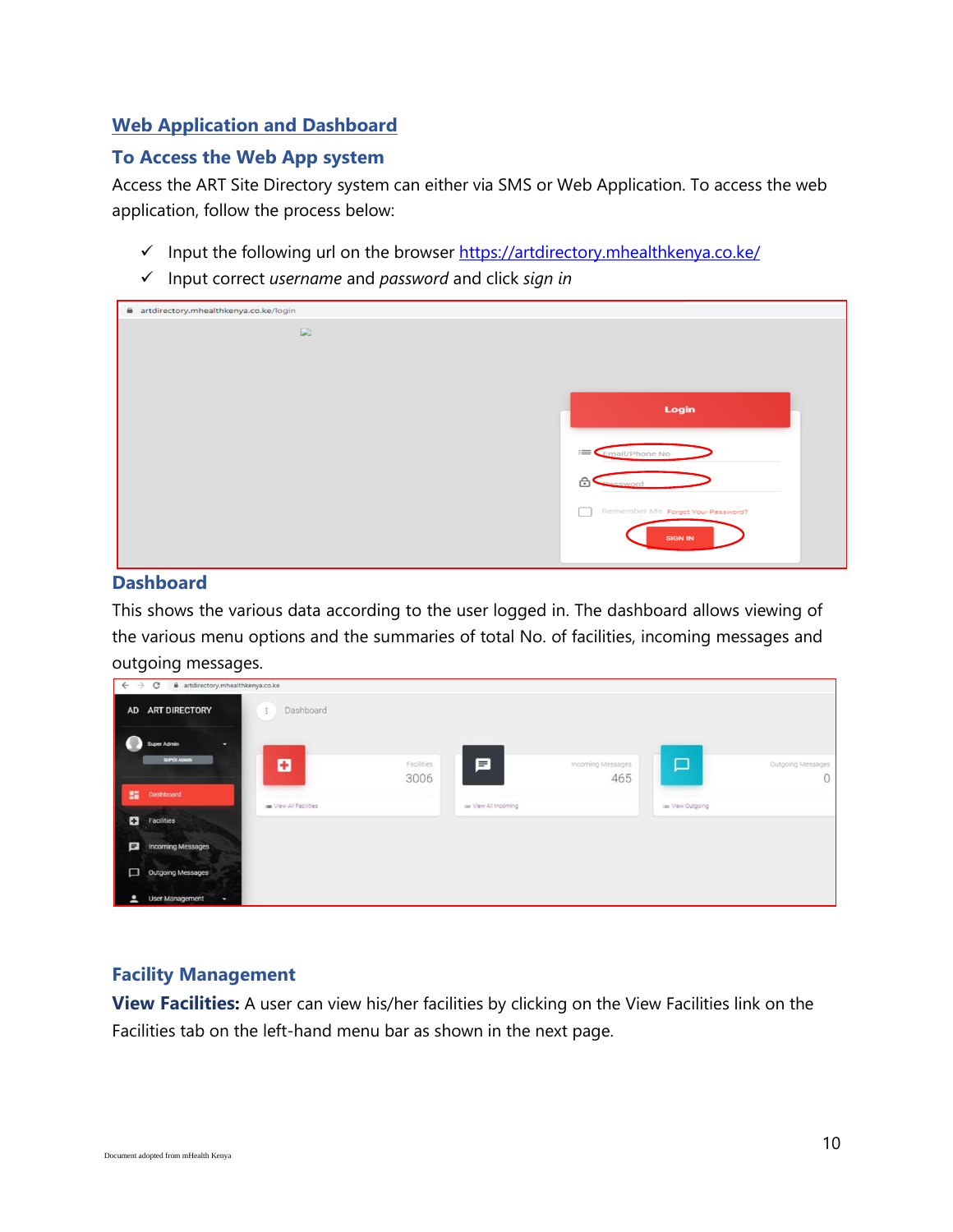| ii artdirectory.mhealthkenya.co.ke/facilities<br>$\leftarrow$ $\rightarrow$ C |                          |                                         |                 |                      |                |    | $\begin{smallmatrix}\n\mathbf{A} & \mathbf{B} & \mathbf{B} & \mathbf{C} \\ \mathbf{A} & \mathbf{B} & \mathbf{B} & \mathbf{B} & \mathbf{B}\n\end{smallmatrix}$ |         |                               |
|-------------------------------------------------------------------------------|--------------------------|-----------------------------------------|-----------------|----------------------|----------------|----|---------------------------------------------------------------------------------------------------------------------------------------------------------------|---------|-------------------------------|
| AD ART DIRECTORY                                                              | Facilities<br>$\ddot{z}$ |                                         |                 |                      |                |    |                                                                                                                                                               | H       |                               |
| Super Admin<br>$\ddot{}$                                                      |                          |                                         |                 |                      |                |    |                                                                                                                                                               |         |                               |
| SUPER ACMIN                                                                   | Ė                        | All Facilities<br>Click to              |                 |                      |                |    |                                                                                                                                                               |         |                               |
| <b>H</b> Dashboard                                                            | <b>+ADD FACILITY</b>     |                                         |                 |                      |                |    |                                                                                                                                                               |         |                               |
| <b>Pacifies</b>                                                               | Show 10 entries          |                                         |                 |                      |                |    | Search Facility                                                                                                                                               |         | Input facility<br>name, phone |
|                                                                               | MFL CODE                 | 1 NAME                                  | <b>L</b> COUNTY | <b>IL SUB-COUNTY</b> | T.L. PHONE NO. | ПU |                                                                                                                                                               | Actions | No. or MFL                    |
| Incoming Messages                                                             | 300120                   | Fredie Msena Community Health Centre    | Kilifi          | Magarini             |                |    | $F$ EDIT                                                                                                                                                      | DELETE  |                               |
| <b>Quitgoing Messages</b>                                                     | 300116                   | Bosongo Medical Centre                  | Kisii           | Kitutu Chache South  |                |    | / 100                                                                                                                                                         | DELETE  |                               |
| User Management<br>$\overline{\phantom{a}}$<br>ъ.                             | 300047                   | New Wananchi Maternity and Nursing Home | Kilfi           | Kilifi North         |                |    | $F$ EDIT                                                                                                                                                      | DELETE  |                               |
|                                                                               | 300001                   | AP Kanyonyoo Dispensary                 | Kitui           | Kitui Rural          |                |    | $\sqrt{EDT}$                                                                                                                                                  | DELETE  |                               |

**Add Facility**: An authorized user can add a facility by clicking on the Add Facility button on the facilities listing page above. Add details such as facility name, contact, MFL code, email address, location details, partner name

**Search Facility:** A user can search for a facility by typing the facility name, MFL code or phone number on the search Facility section.

**Edit/Update Facility**: Edit a facility by selecting a facility on the listing and click on the *Edit*  button to update any of the facility's details. A user can edit/update facility name, partner, phone number, email address.

| MFL CODE | î↓ NAME                              |        | ↑↓ COUNTY ↑↓ SUB-COUNTY | ↑↓ PHONE NO. | - TU | Actions               |
|----------|--------------------------------------|--------|-------------------------|--------------|------|-----------------------|
| 300120   | Fredie Msena Community Health Centre | Kiliti | Magarini                |              |      | DELETE                |
| 300116   | Bosongo Medical Centre               | Kisii  | Kitutu Chache South     |              |      | DELETE<br>$\sum$ EDIT |

Click *Save* to save the facility details edited.

| Fredie Msena Community Health Centre |  |
|--------------------------------------|--|
| Phone No. *                          |  |
|                                      |  |
|                                      |  |
|                                      |  |
| <b>MAGARINI</b>                      |  |
| Sub Location                         |  |
| Partner *                            |  |
| <b>USAID</b>                         |  |
| <b>B</b> SAVE                        |  |
|                                      |  |
|                                      |  |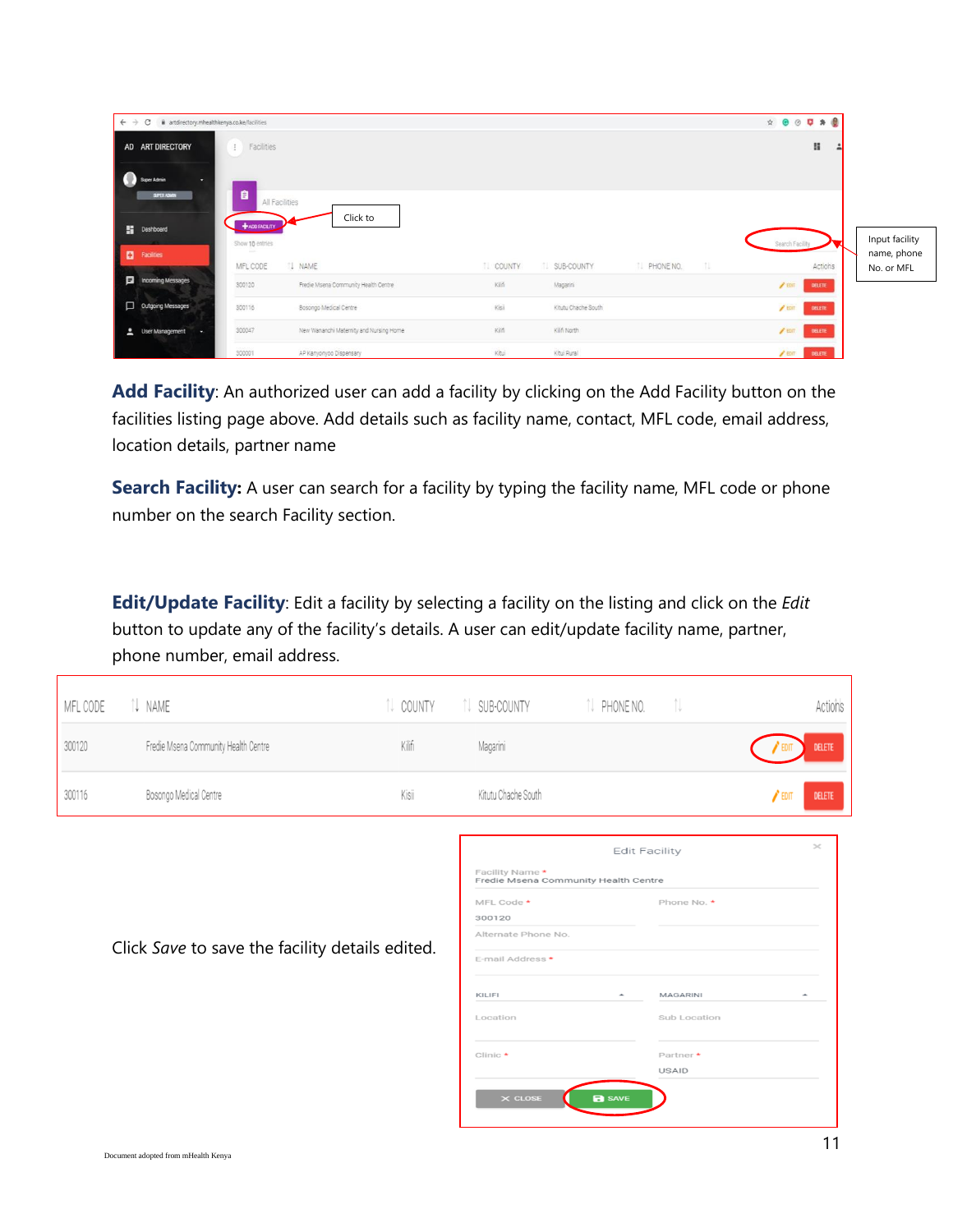**Delete Facility:** When a facility is no longer in operation, the user can delete them. Click on *Delete* button next to the facility name as shown below.

| MFL CODE | NAME                                 | ↑↓ COUNTY | ↑↓ SUB-COUNTY       | ↑↓ PHONE NO. | - TJ | Actions                   |
|----------|--------------------------------------|-----------|---------------------|--------------|------|---------------------------|
| 300120   | Fredie Msena Community Health Centre | Kiliti    | Magarini            |              |      | DELETE                    |
| 300116   | Bosongo Medical Centre               | Kisii     | Kitutu Chache South |              |      | DELETE<br>$\sqrt{2}$ edit |

#### **Incoming Messages**

This page shows the users all the messages sent to ask about their facility- both processed and unprocessed. Access this module by selecting the Incoming Messages on the left-hand menu bar as highlighted below.

| <b>AD</b> | <b>ART DIRECTORY</b>            | Incoming Messages                 |                       |            |                      |                     |
|-----------|---------------------------------|-----------------------------------|-----------------------|------------|----------------------|---------------------|
|           | <b>Super Admin</b><br>$\bullet$ |                                   |                       |            |                      |                     |
|           | SUPER AZAIDA                    | 自                                 | Incoming Messages     |            |                      |                     |
| в.        | Dashboard                       | Show 10 entries<br><b>Service</b> |                       |            |                      | Search Incoming     |
| Ð         | Facilities                      | SOURCE                            | <b>IL DESTINATION</b> | 1. MESSAGE | <b>1L CREATED AT</b> | <b>IL PROCESSED</b> |
|           |                                 | +254799960395                     | 40149                 | Bomet      | 2020-08-03 20:56:33  | Processed           |
|           | <b>Incoming Messages</b>        | +254799600757                     | 40149                 | KANU       | 2020-08-04 20:14:11  | Processed           |
|           |                                 | +254799574769                     | 40149                 | Tausi      | 2020-07-24 14:33:05  | Processed           |
| $\Box$    | <b>Outgoing Messages</b>        | +254799534959                     | 40149                 | Ikonge.    | 2020-08-03 17:50:06  | Processed           |
|           |                                 |                                   |                       |            |                      |                     |

#### **Outgoing Messages**

This page shows the user to view all messages sent to the facility numbers from the system.

|                | AD ART DIRECTORY         | Outgoing Messages                                                                                                                                                                                                                                                                                                                                                                                                                                                                             |                       |                            |                      |                                   | n<br>∸ |
|----------------|--------------------------|-----------------------------------------------------------------------------------------------------------------------------------------------------------------------------------------------------------------------------------------------------------------------------------------------------------------------------------------------------------------------------------------------------------------------------------------------------------------------------------------------|-----------------------|----------------------------|----------------------|-----------------------------------|--------|
|                | <b>Super Admin</b>       |                                                                                                                                                                                                                                                                                                                                                                                                                                                                                               |                       |                            |                      |                                   |        |
|                | SUPER ACMIN              | B<br>Outgoing Messages                                                                                                                                                                                                                                                                                                                                                                                                                                                                        |                       |                            |                      |                                   |        |
|                | <b>Dashboard</b>         | Show 10 entries<br>$\frac{1}{2} \left( \frac{1}{2} \right) \left( \frac{1}{2} \right) \left( \frac{1}{2} \right) \left( \frac{1}{2} \right) \left( \frac{1}{2} \right) \left( \frac{1}{2} \right) \left( \frac{1}{2} \right) \left( \frac{1}{2} \right) \left( \frac{1}{2} \right) \left( \frac{1}{2} \right) \left( \frac{1}{2} \right) \left( \frac{1}{2} \right) \left( \frac{1}{2} \right) \left( \frac{1}{2} \right) \left( \frac{1}{2} \right) \left( \frac{1}{2} \right) \left( \frac$ |                       |                            |                      | Search Outgoing                   |        |
|                | Facilities               | SOURCE                                                                                                                                                                                                                                                                                                                                                                                                                                                                                        | <b>IL DESTINATION</b> | TI MESSAGE                 | <b>IL CREATED AT</b> | <b>IL STATUS</b>                  | ti     |
|                |                          |                                                                                                                                                                                                                                                                                                                                                                                                                                                                                               |                       | No data available in table |                      |                                   |        |
| $\blacksquare$ | <b>Incoming Messages</b> | SOURCE                                                                                                                                                                                                                                                                                                                                                                                                                                                                                        | <b>DESTINATION</b>    | MESSAGE                    | <b>CREATED AT</b>    | <b>STATUS</b>                     |        |
|                | Outgoing Messages        | Chowing 0 to 0 of 0 entries                                                                                                                                                                                                                                                                                                                                                                                                                                                                   |                       |                            |                      | <b>FIRST</b><br>NEXT<br>PREVIOUS. | LAST   |
|                | User Management          |                                                                                                                                                                                                                                                                                                                                                                                                                                                                                               |                       |                            |                      |                                   |        |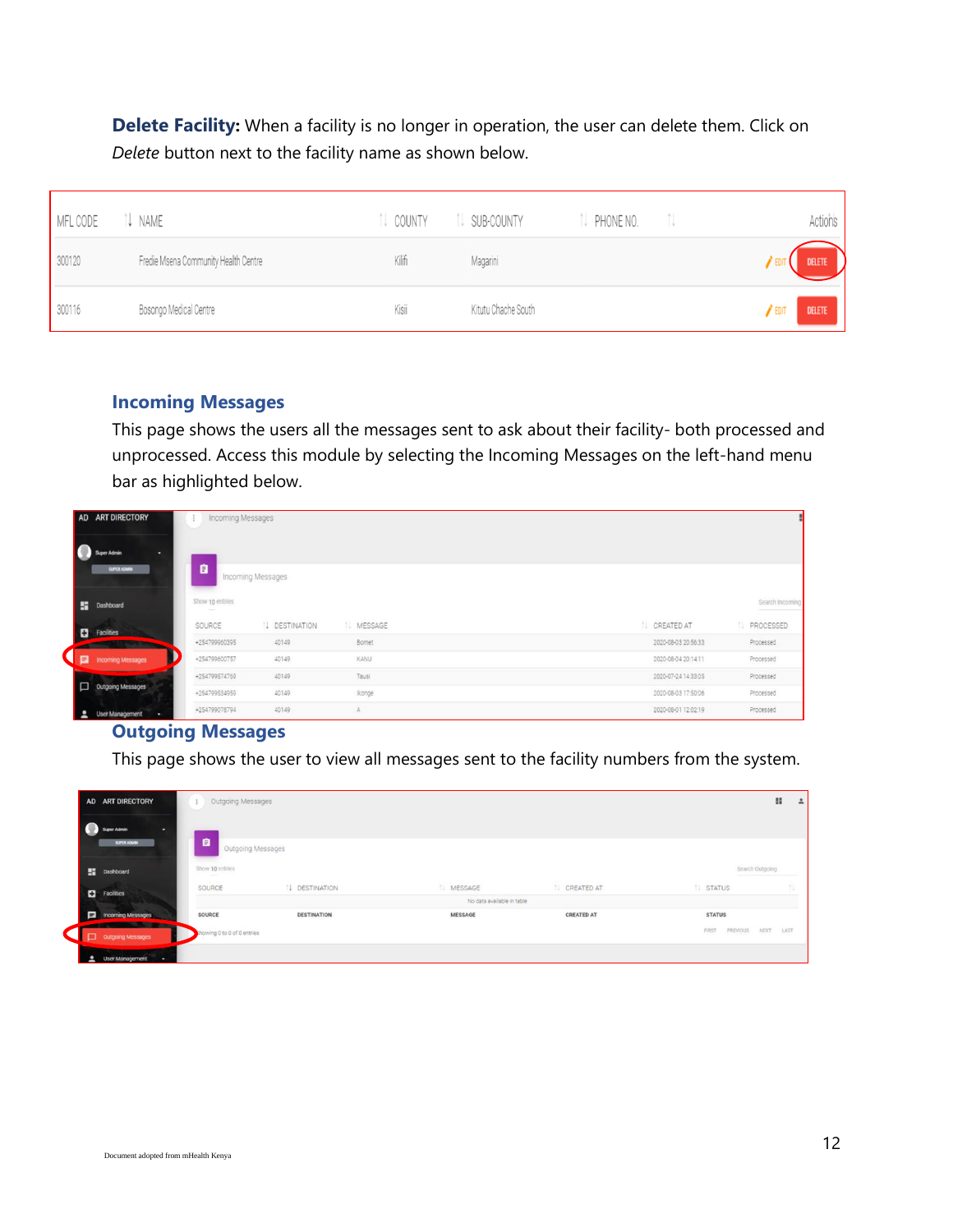### **User Management**

This page allows adding of user groups and users e.g. county users, partner users, guests among others

| AD ART DIRECTORY                                                                     |              | User roles                                 |                              |    | n                                                                                              |
|--------------------------------------------------------------------------------------|--------------|--------------------------------------------|------------------------------|----|------------------------------------------------------------------------------------------------|
| <b>Super Admin</b><br>SUPER ADMIN                                                    | $\sim$       | 自                                          |                              |    |                                                                                                |
|                                                                                      |              | Manage User Groups                         |                              |    |                                                                                                |
| <b>En</b> Dashboard                                                                  |              | <b>+</b> ADD USER GROUP<br>Show 10 entries |                              |    | Search records                                                                                 |
| <b>Ed</b> Facilities<br><b>SAN BAR</b><br>$\blacksquare$<br><b>Incoming Messages</b> |              | #   Group Name                             | <b>IL Users</b>              | 11 | Actions                                                                                        |
| $\Box$<br><b>Outgoing Messages</b>                                                   | 4            | Guest Users<br>Sub County Admin            | $\mathbf{1}$<br>$\circ$      |    | <b>V MANAGE ACCESS</b><br><b>BOELETE</b><br>╭<br><b>BOELETE</b><br><b>V MANAGE ACCESS</b><br>╭ |
| $\overline{\phantom{a}}$<br>User Management                                          | $\mathbf{3}$ | County Admin                               | $\circ$                      |    | <b>BOELETE</b><br><b>V MANAGE ACCESS</b><br>$\lambda$                                          |
| <b>UG</b> User Groups                                                                |              | Partner                                    | $\circ$                      |    | <b>BOELETE</b><br><b>V MANAGE ACCESS</b><br>╭                                                  |
| AU All Users                                                                         |              | Super Admin<br><b>Group Name</b>           | $\mathbf{I}$<br><b>Users</b> |    | <b>BOILETE</b><br><b>V MANAGE ACCESS</b><br>╭<br><b>Actions</b>                                |
|                                                                                      |              | Showing 1 to 5 of 5 entries                |                              |    | <b>FIRST</b><br><b>PREVIOUS</b><br>NEXT LAST<br>61                                             |

**Add User Group:** This page allows an admin user to add any of the user groups available for use in the system

**Edit User Group**: This page allows an admin user to edit user group details such as access permissions, name, email among others.

**Delete User Group:** This function allows the admin user to delete a user group that has been created in the system

**Manage Access:** This page allows the admin user to give various access permissions to the user group created.

- ✓ Click on *Manage Access*
- ✓ Add access permissions to the user group and *Add* details
- ✓ Click *Delete* to remove access permissions added for a user group

| AD ART DIRECTORY                                        | <b>E</b> Group Details                         |                                   |                                   | H                                                                |                                           |
|---------------------------------------------------------|------------------------------------------------|-----------------------------------|-----------------------------------|------------------------------------------------------------------|-------------------------------------------|
| Siper Admin<br>٠<br>373.00                              | $\equiv$<br>User Group - Guest Users           | w                                 |                                   | + ADD PERMISSIONS<br><b>TE FEMASS</b>                            | <b>T</b> PERMISSIONS<br>+ ADD PERMISSIONS |
| <b>Dashboard</b>                                        | Show 10 entries<br>$\sim$                      |                                   | Search Users                      | NOTHING SELECTED<br>$\bullet$                                    | Permissions                               |
| <b>D</b> Facilities                                     | Id.<br>"I Name<br>Guest User<br>2 <sup>1</sup> | <b>IL E-Mail</b><br>quest@art.dir | <b>11</b> Role<br>Guest Users     | Manage Users                                                     | View Incoming Messages<br><b>DELETE</b>   |
| <b>Ed Incoming Messages</b><br>$\Box$ Outgoing Messages | 14<br>Name<br>Showing 1 to 1 of 1 entries      | E-Mail                            | Role<br>FIRST FREVOLS I NEXT LAST | Vew incoming Messages<br>View Outgoing Messages<br>Edit Facility | View Outgoing Messages<br>DELETE          |
| User Management                                         |                                                |                                   |                                   | Delete Facility<br>Add Facility                                  |                                           |
|                                                         |                                                |                                   |                                   |                                                                  |                                           |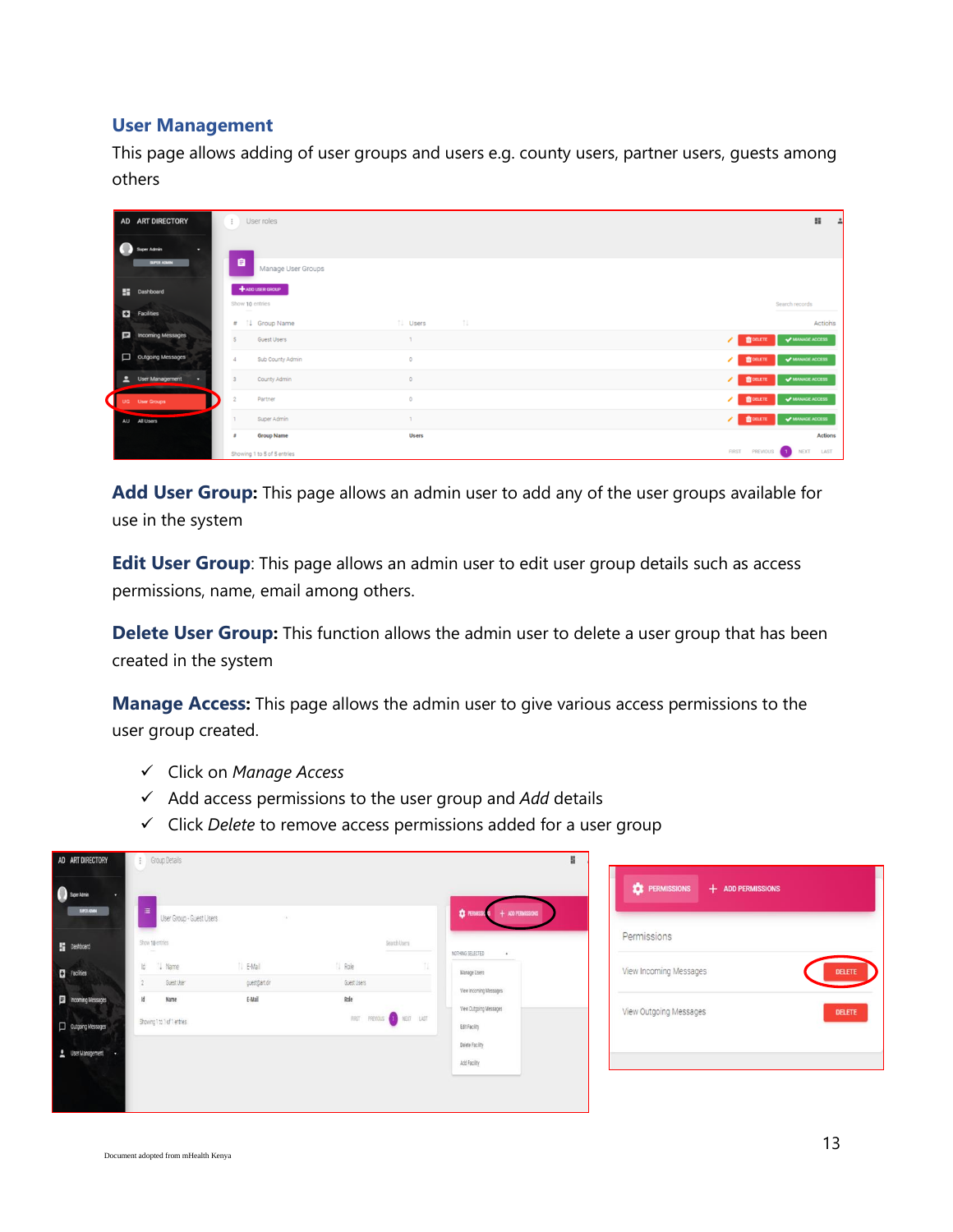### **User Access**

The system has various user access and roles each with different functions that they can perform in the system.

### **Super Admin User**

This user type can perform the following functionality in the system:

- $\checkmark$  Dashboard: View dashboard summaries for No. of facilities, No. of incoming messages, No. of outgoing messages
- $\checkmark$  Facility Management: view facility listing, add, edit, delete facilities
- $\checkmark$  User Management: create, edit, delete users, manage access permissions, manage user groups, view users
- ✓ Outgoing & Incoming Messages: view or search for messages.

### **Sub-county Admin**

This user type can perform the following functionality in the system:

- $\checkmark$  Facility management: can view, add, edit, delete facilities within their sub-county
- ✓ User Management: can view, add, edit, delete users
- $\checkmark$  Outgoing & Incoming Messages: view or search for messages for their sub-county

### **Partner User**

This user type can perform the following functionality in the system:

- $\checkmark$  Facility management: can view, add, edit, delete facilities that they manage and support
- $\checkmark$  User Management: can view, add, edit, delete partner users and facility users
- $\checkmark$  Outgoing & Incoming Messages: view or search for messages for their facilities

### **Guest User**

The guest user can view limited functionality in the system. This includes:

 $\checkmark$  Facility Management: search, view facility and facility details such as contacts